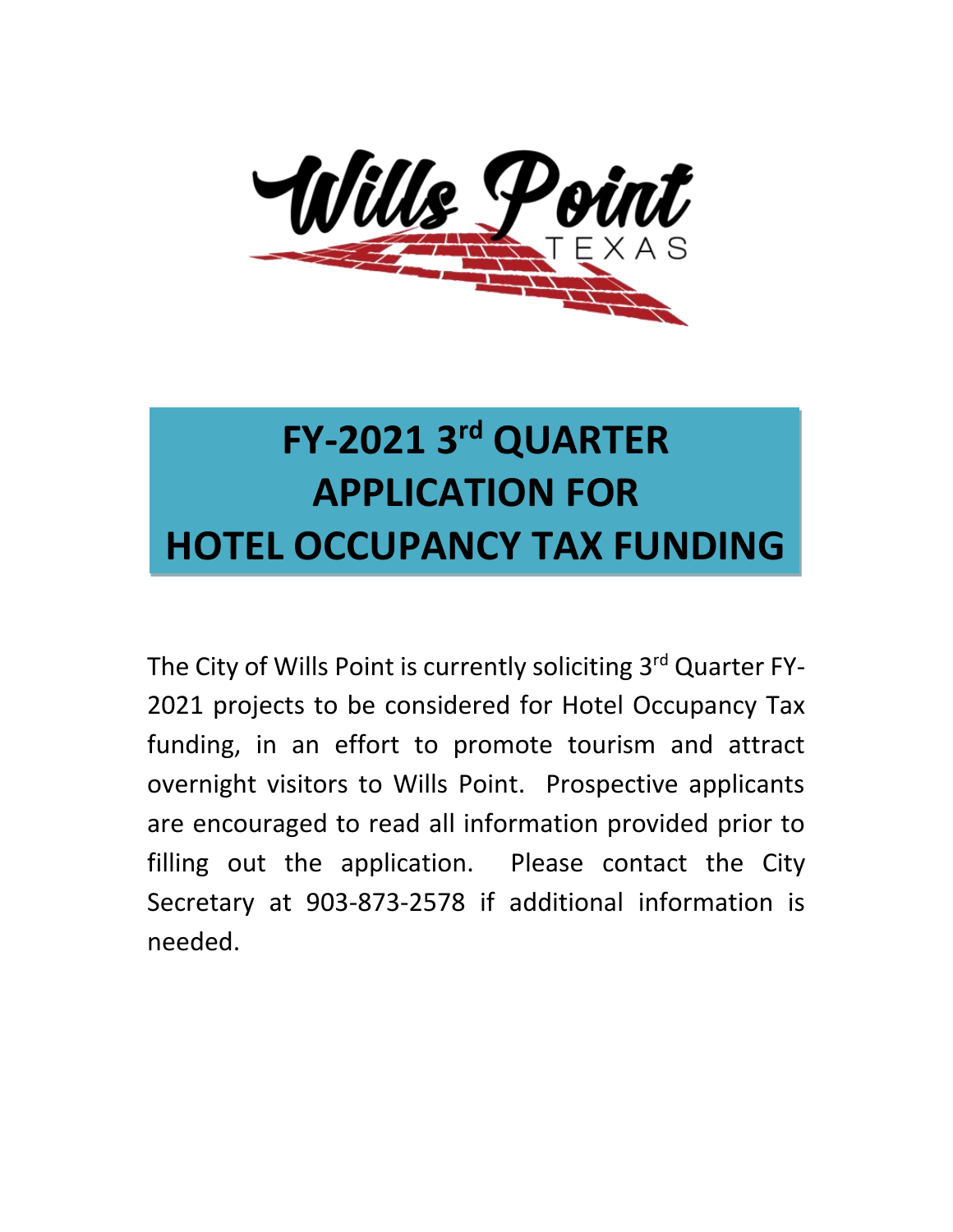# **Hotel Occupancy Tax**

### **FY-2021 3 rd QUARTER PROJECT FUNDING APPLICATION**

#### **PURPOSE**

The City of Wills Point is calling for proposed tourism-related projects for Fiscal Year 2021 3<sup>rd</sup> Quarter (July 1, 2021 to September 30, 2021). Projects must be specifically designed to attract overnight visitors to Wills Point. The call for projects is open to eligible organizations located within the Wills Point city limits.

The City accepts applications from eligible organizations seeking funds to be used in the development and promotion of tourism-related activities that are designed to promote tourism and attract overnight visitors to the City of Wills Point.

#### **GENERAL INFORMATION**

The City's use of funds collected through the Hotel Occupancy Tax (HOT) is governed by Chapter 351 of the Tax Code. The primary use of these funds is intended to promote tourism and the convention and hotel industry in Wills Point. The City of Wills Point is under no obligation to allocate any portion of the collected HOT revenues unless the City enters into a funding contract. Award of funds does not guarantee future funding. The City Council shall have the final decision regarding the allocation of funds. The following determinations and definitions apply to the application of HOT funds as of the date of this document.

The use of HOT funds is dictated by State law and defined in the Texas Tax Code (Subtitle D. Local Hotel/Motel Occupancy Taxes; Chapter 351. Municipal Hotel/Motel Occupancy Taxes).

**Part One:** Expenditures must DIRECTLY enhance and promote tourism and the hotel industry.

**Part Two:** Expenditures of HOT funds must clearly fit into on the of the nine statutorily provided categories for expenditure of HOT revenues, which are defined below.

The nine categories for expenditure of the Hotel/Motel Occupancy Tax are as follows:

1. **Visitor Information Centers:** Funding the establishment, improvement, or maintenance of a convention center or visitor information center. The acquisition of sites for and the construction, improvement, enlarging, equipping, repairing, operation and maintenance of convention center facilities or visitor information centers or both.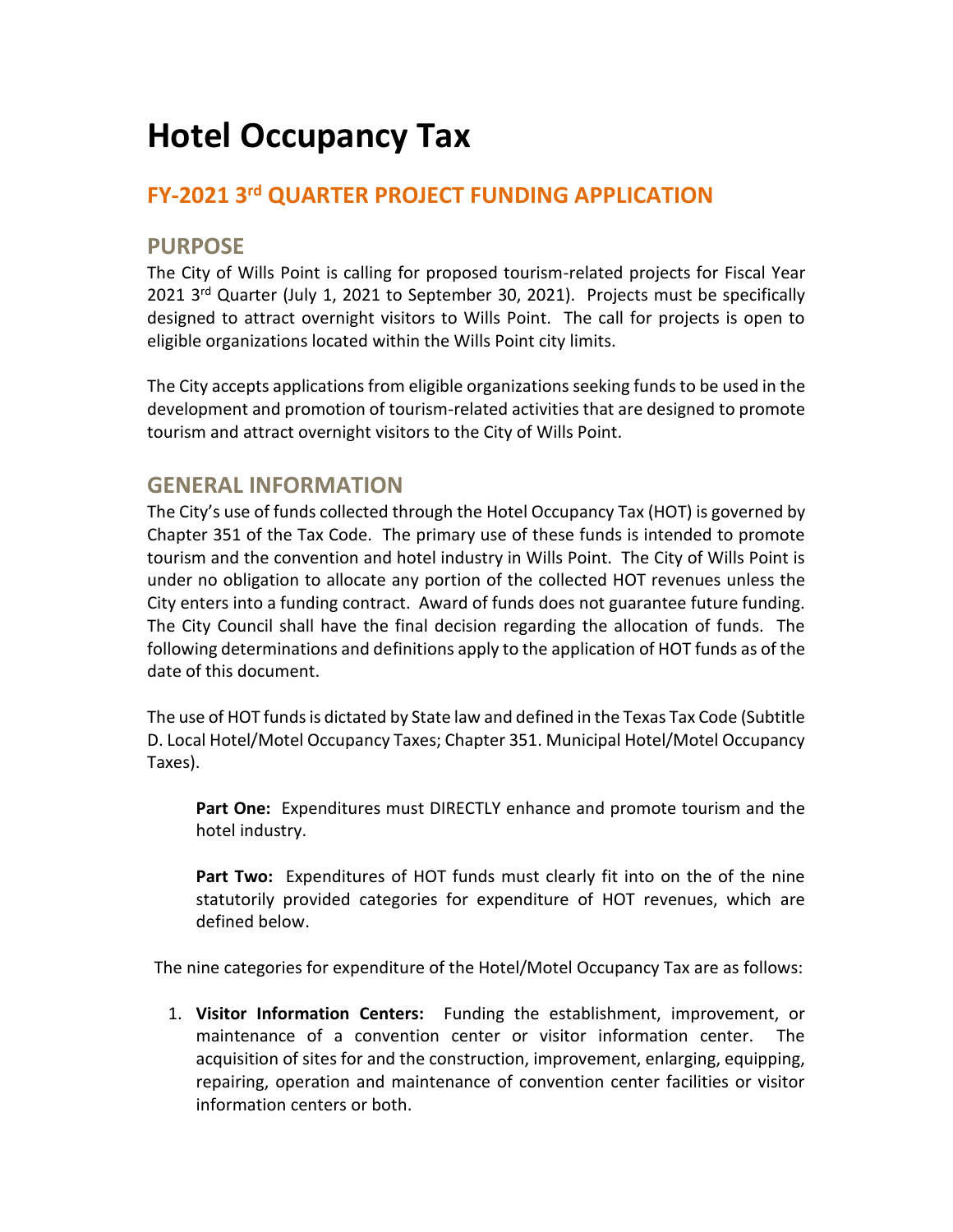- 2. **Convention Registration:** Paying the administrative costs for facilitating convention registration. The furnishing of facilities, personnel, and materials for the registration of convention delegates or registrants.
- 3. **Advertising:** Paying for advertising, solicitations, and promotions that attract tourists and convention delegates to the city or its vicinity.
- 4. **Promotion of the Arts:** Expenditures that promote the arts. The encouragement, promotion, improvements, and application of the arts, including instrumental and vocal music, dance, drama, fold art, creative writing, architecture, design and allied fields of painting, sculpture, photography, graphic and craft arts, motion pictures, radio, television, tape and sound recording, and other arts related to the presentation, performance, execution, and exhibition of these major art forms. *(No more than 15% of the annual Hotel Motel Occupancy Tax revenues can be spent on the arts.)*
- 5. **Historical Restoration and Preservation:** Funding historical restoration or preservation programs. Historical restoration and preservation projects or activities or advertising and conducting solicitations and promotional programs to encourage tourists and contention delegates to visit preserved historic sites or museums *(No more than 15% of the annual Hotel Motel Occupancy Tax revenues can be spent on historic restoration or preservation.)*
- 6. **Sporting Event Promotion:** Funding certain expenses, including promotional expenses, directly related to a sporting event within counties with a population of fewer than 1 million. (*To qualify, the sporting event must be on that would "substantially increase economic activity at hotels and motels within the city or its vicinity.")*
- 7. **Upgrading Existing Sports Facilities:** Funding the enhancement or upgrading of existing sports facilities or sports fields for certain municipalities. Certain statutorily bracketed cities may use local hotel occupancy tax to enhance and upgrade existing sports facilities owned by the municipality. *(Wills Point does not have a population of at least 13,000 and is not located in a county with a population of at least 200,000.)*
- 8. **Tourist Transportation System:** Funding transportation systems for tourists.
- 9. **Signage:** Signage directing tourists to sights and attractions that are visited frequently by hotel guests in and around the City.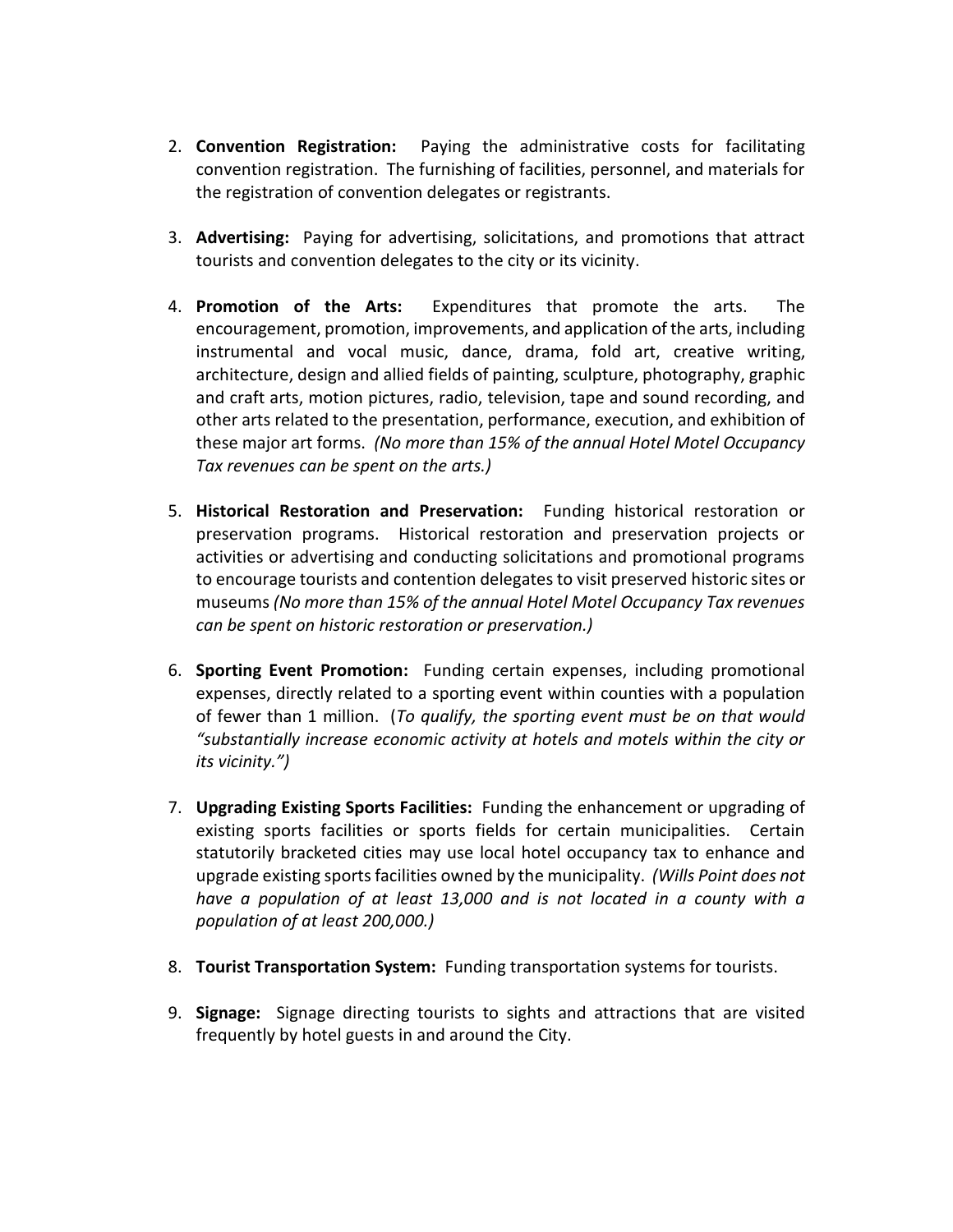#### **ELIGIBILITY**

- As required by State law, all projects must encourage and promote use of hotels and motels with the Wills Point city limits through the enhancement and promotion of tourism, convention and the hotel industry.
- **The applicant must be an organization or corporation governed by a board of** directors, or similar governance structure.
- The applicant or event must be located in the Wills Point city limits.
- The applicant must demonstrate that the disbursement will directly enhance and promote the tourism, convention, and hotel industry by attracting visitors from outside of Wills Point into the City.
- The applicant must be a legal entity with a legal capacity to enter into contracts.
- **•** The applicant must demonstrate that the programs or events are open and appropriate for the general public.
- The applicant must demonstrate that it is in good financial standing and that the financial safeguards are in place to protect public funds.

#### **USE OF FUNDS**

The applicant must state the purpose of the funds and identify the category of acceptable uses under which the proposed use falls.

The applicant must present reasonable evidence that the request will increase overnight stays in Wills Point.

#### **APPLICATION AND EVALUATION PROCESS**

The City will accept applications for funding considerations for FY-2021 3<sup>rd</sup> Quarter should be received by the City of Wills Point at 518 Houston Street, Wills Point, TX 75169.

The organization must submit one (1) original of the application.

Each organization must submit the following documents to be included with the application.

- A list of current board of directors and officers, as applicable
- A brief statement of long-range goals for the organization
- A brief statement of long-range goals for the activity or event to be funded
- A document or statement showing financial stability of the organization, as described herein
- An estimated budget for the tourism-related activity or event for which funding is sought

Review of eligibility: Once an application is received, the City will review the application to ensure that all required information has been submitted and that the application is complete. Any deficiencies to the application will be submitted in writing to the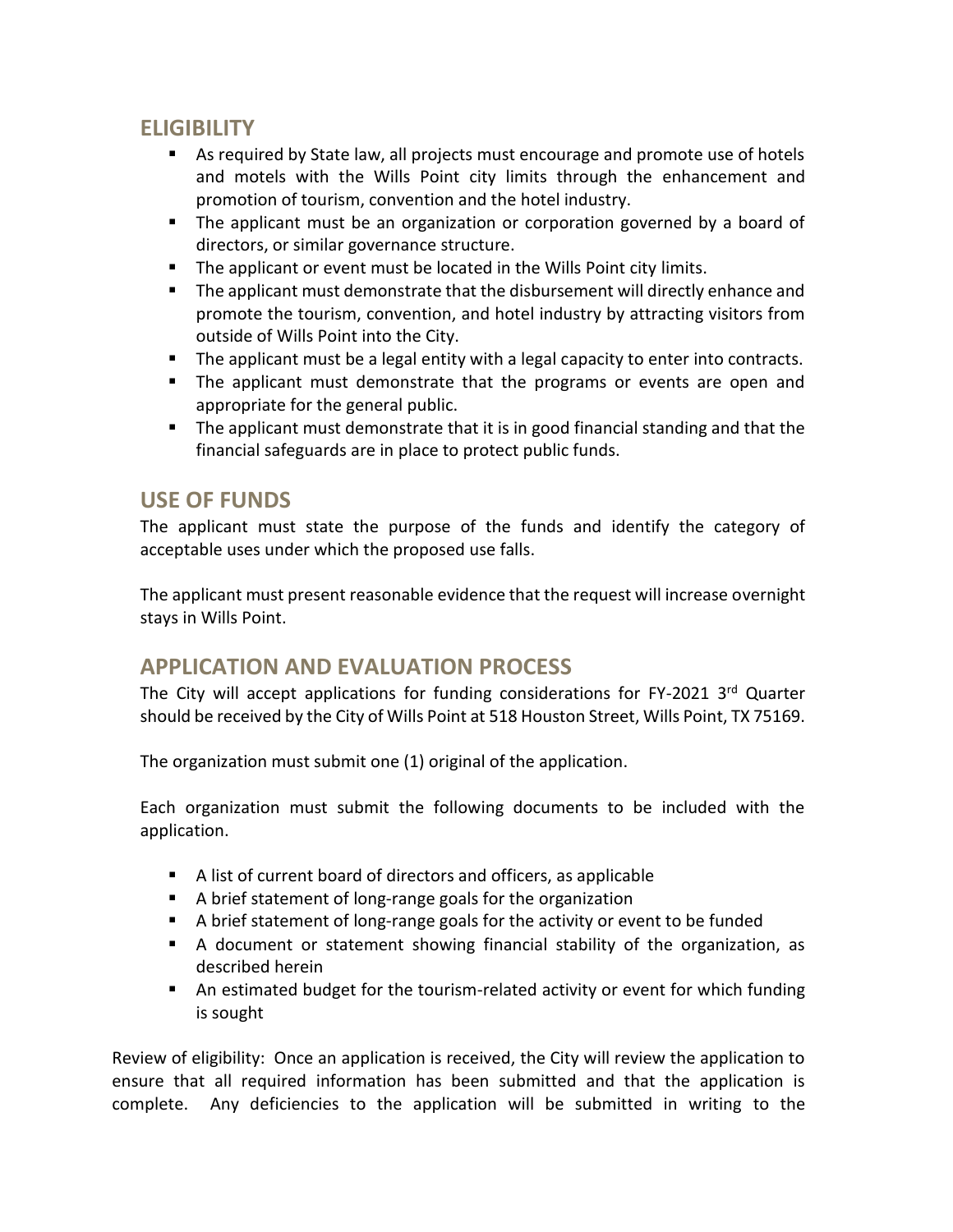organization. No application will be presented to the Tourism Advisory Council or City Council for consideration if requested information is missing.

Evaluation Criteria: City Staff and the Tourism Advisory Council will use the following criteria to evaluate requests; a) Visitor Appeal; B) Program Quality; c) Attracts overnight visitors to Wills Point; d) Promotes tourism and a positive local economic benefit; e) Meets the standards of the law regarding HOT funds, with advisement of the city attorney.

The application will be brought before the Tourism Advisory Council for review on a monthly basis, no less than 15 days prior to the City Council Meeting on the 2<sup>nd</sup> Tuesday of each month. The organization may be requested to be present during the Tourism Advisory Council's consideration of the applicants to provide more information or clarification.

If the Tourism Advisory Council recommends funding, the request will be brought before the City Council for action through the annual budget development process.

Any Tourism Advisory Council member or City Councilmember shall recuse himself or herself from voting on a funding request for an organization with which they are affiliated.

#### **FINANCIAL INFORMATION**

To be eligible for funds, an organization must demonstrate that it is in good financial standing and that it will act as responsible stewards of public funds.

As part of the application, the organization must include any one of the following:

- Most recent Internal or External Audit
- Most recent Internal or External Financial Statement, including Balance Sheet
- Proof of Funds Available Letter from Financial Institution
- **EXTERGH** Statement of Financial Solvency from Board of Directors, signed and dated by all board members
- 1. The organization must also demonstrate that it maintains internal financial controls that will allow for proper tracking, accounting, and reporting of the Hotel Occupancy Tax revenues and related expenditures.
- 2. The organization must keep Hotel Occupancy Tax revenues in a separate account so that revenues are not comingled with any other money.
- 3. For events funded through Hotel Occupancy Tax revenues, organizations must provide proof of insurance. Please note that all procedures for street closure permits with the City of Wills Point must be followed; contact City Secretary, 518 Houston St., Wills Point, TX 75169 for street closure permit applications.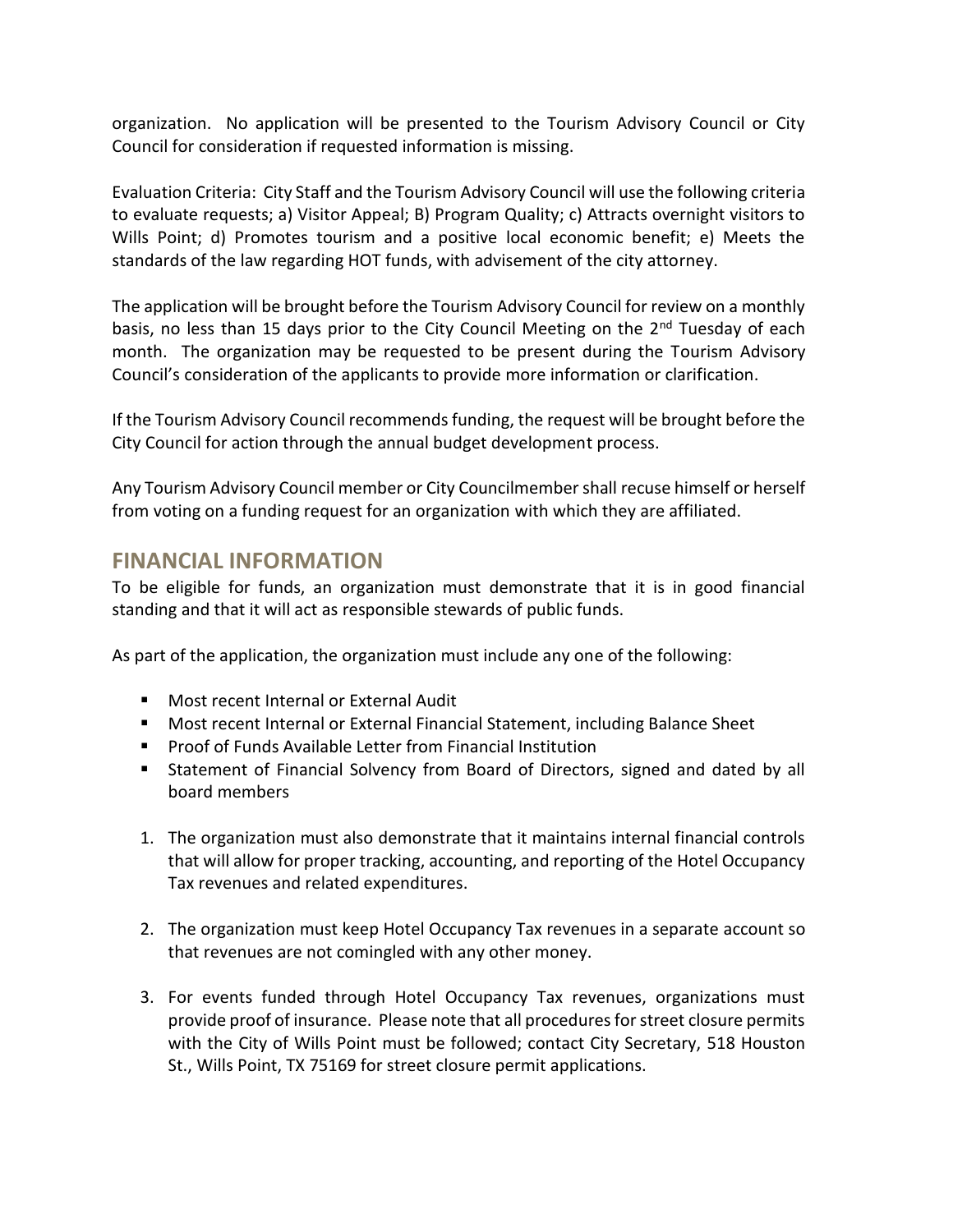#### **LIMITATIONS**

Each applicant may only apply for three (3) projects in any one fiscal year unless prior written authorization is obtained from the City Administrator. Each project must be submitted separately.

Projects must be completed and funds expended within the City's fiscal year ending September 30<sup>th</sup> unless prior written authorization is obtained from the City Administrator.

Special event funding may have a three (3) year cap, unless hotel stays increase, or otherwise recommended by the Tourism Advisory Council. The event should be a producing growth in hotel stays within three years. If the event does not increase hotel stays in three, it may be considered a community event and become ineligible for funding.

All funds distributed must have a direct correlation to the project and must be clearly established within the agreement between the organization and the City.

#### **FINANCIAL REVIEW**

The City of Wills Point may, at any time, request a report, document or audit to be submitted by the organization to the City that may relate to the use of Hotel Occupancy Tax revenues.

By signing this agreement, the organization is granting permission for City auditors to review accounting records of the organization.

#### **AWARD OF FUNDING AND ACKNOWLEDGEMENTS**

If funding is awarded, the City Council will authorize a funding contract with the organization. The organization must return one (1) signed original funding contract document to the City of Wills Point within thirty (30) days of receiving City Council approval for funding. Failure to return the executed agreement shall be deemed a rejection of the offer for funding by the City Council and the offer shall be deemed withdrawn.

Any funded applicant must notify hotel. Any promotional material must reference Wills Point's hotel.

If an organization's project is selected, the City of Wills Point may require to be listed as a sponsor/partner of the event or activity and/or approved City Logo.

#### **REPORTING AND REIMBURSEMENT**

A funded organization will be required to submit a report detailing the expenses for which it seeks reimbursement from Hotel Occupancy Tax revenues. Copies of receipts or invoices shall be provided for expenses to be reimbursed using Hotel/Motel Occupancy Tax revenues. Only expenses that meet Chapter 351 of the Tax Code and the defined guidelines of this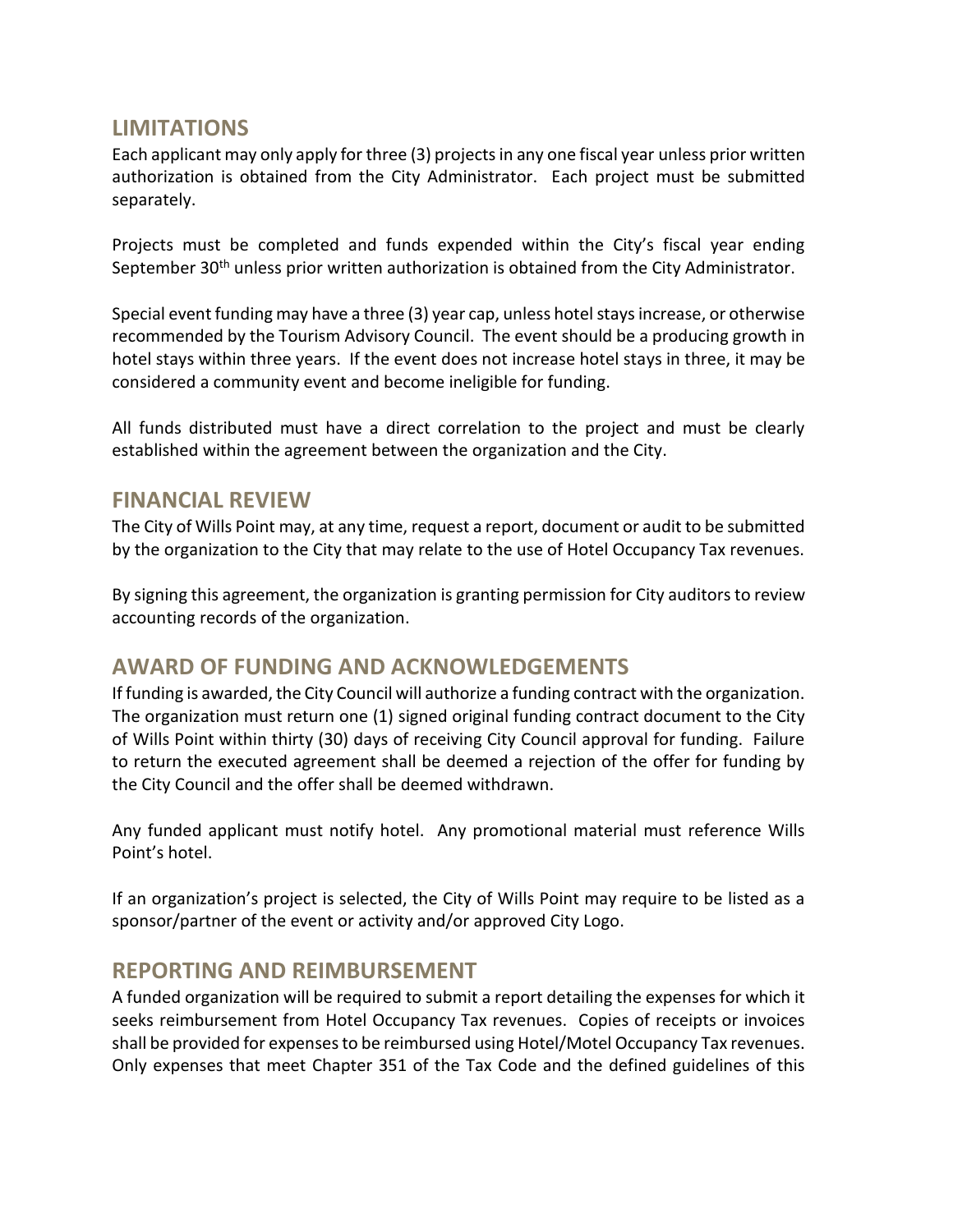application shall be reimbursed. The City shall not make reimbursements for expenses where no invoice or receipt is provided.

In some circumstances, the City may consider direct payment of expenses to vendors instead of reimbursement to the local organization.

The report seeking reimbursement for a specific event must be submitted within forty-five (45) days after the end of the event. An organization receiving funding for ongoing promotion and multiple events must submit a quarterly report. Failure to submit the postevent report will make an organization ineligible to receive funding for up to one (1) year and/or a reduction in any amount approved.

Partial or incomplete reports will not be accepted. Reports shall be in a form that is acceptable to the City Administrator, and shall show total revenues, total expenses, estimated actual versus expected number of attendees, and the financial impact.

#### **FORFEITURE**

Failure to comply with these requirements may result in forfeiture on final payments, required reimbursements and/or disqualification from consideration of future applications.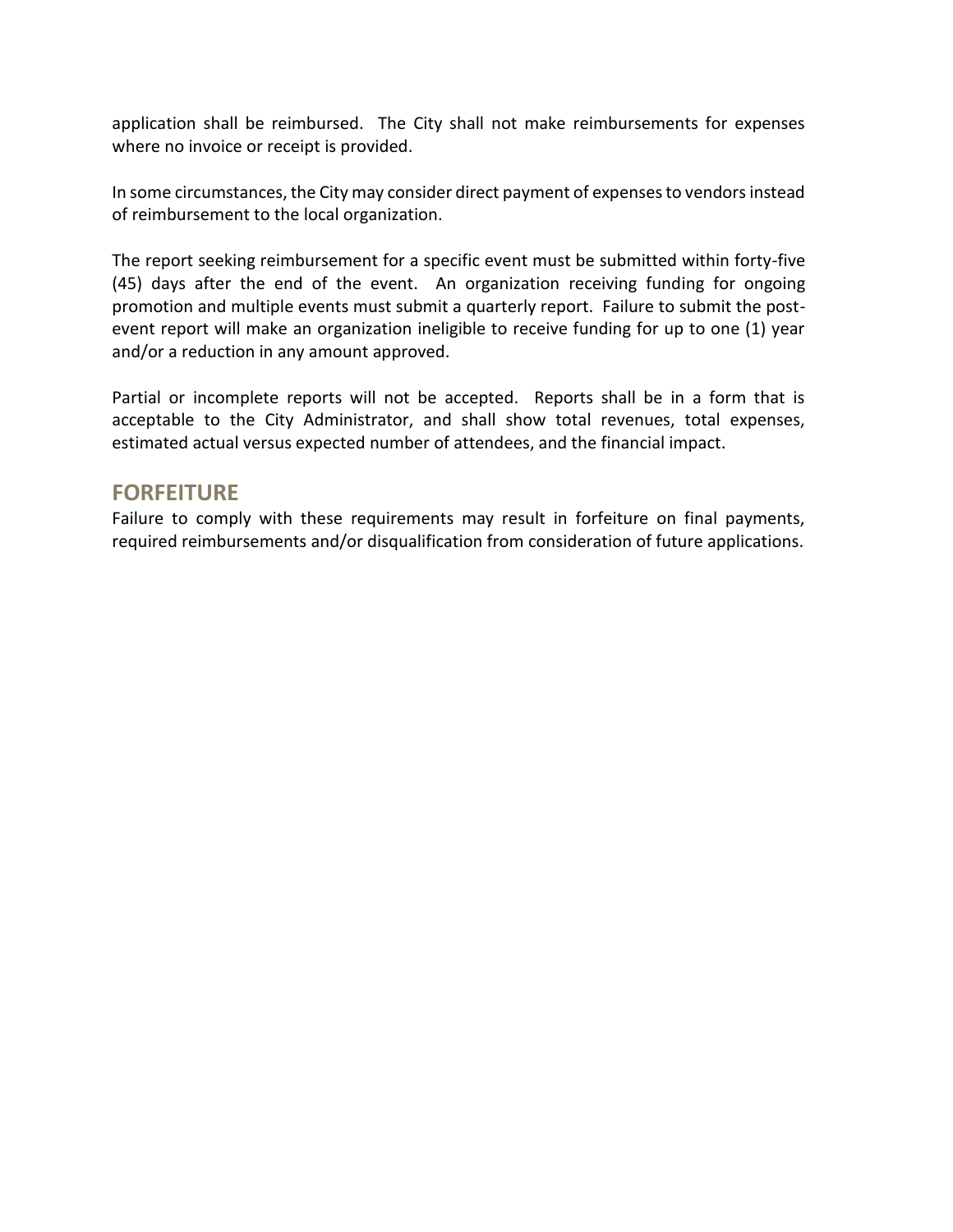#### **HOTEL/MOTEL OCCUPANCY TAX FUNDING APPLICATION**

## **Organization Information**

| Name of Organization                               |                                    |           |
|----------------------------------------------------|------------------------------------|-----------|
| Address                                            |                                    |           |
| City/State/Zip                                     |                                    |           |
| <b>Contact Person</b>                              |                                    |           |
| <b>Contact Phone Number</b>                        | Cell                               | Work/Home |
| Email                                              |                                    |           |
| Website                                            |                                    |           |
| Not For Profit? Yes<br>No                          | Federal Tax I.D. # (if applicable) |           |
| Write a short description about your organization. |                                    |           |
|                                                    |                                    |           |
|                                                    |                                    |           |
|                                                    |                                    |           |
|                                                    |                                    |           |
|                                                    |                                    |           |
|                                                    |                                    |           |

# **Proposal Information**

| Name of the project/event and a short description:   |          |  |  |
|------------------------------------------------------|----------|--|--|
|                                                      |          |  |  |
|                                                      |          |  |  |
|                                                      |          |  |  |
|                                                      |          |  |  |
|                                                      |          |  |  |
|                                                      |          |  |  |
|                                                      |          |  |  |
|                                                      |          |  |  |
|                                                      |          |  |  |
|                                                      |          |  |  |
| Duration of project/event:                           |          |  |  |
| Start date                                           | End date |  |  |
|                                                      |          |  |  |
| Amount of Hotel/Motel Occupancy Tax funds requested: |          |  |  |
|                                                      |          |  |  |
|                                                      |          |  |  |
|                                                      |          |  |  |
|                                                      |          |  |  |
|                                                      |          |  |  |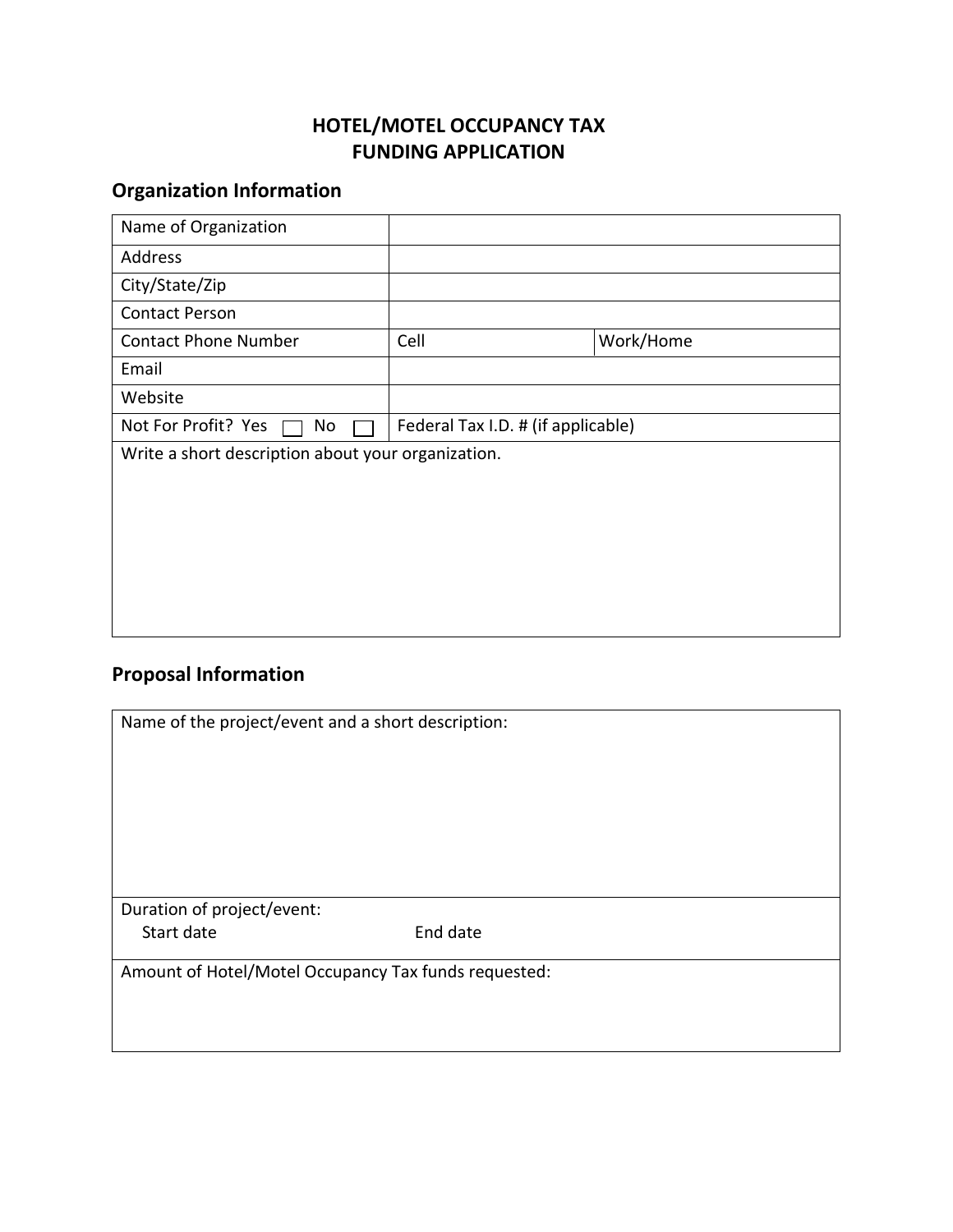| List other sources of funding:                                                                                                                          |  |  |
|---------------------------------------------------------------------------------------------------------------------------------------------------------|--|--|
|                                                                                                                                                         |  |  |
| Are there any partners in the community? (if so, please list them below) Yes<br>No l                                                                    |  |  |
|                                                                                                                                                         |  |  |
| Eligible funding category for request: (Please see category descriptions provided in this<br>packet.)                                                   |  |  |
| Visitor Information/Convention Center                                                                                                                   |  |  |
| <b>Convention Registration</b>                                                                                                                          |  |  |
| Advertising                                                                                                                                             |  |  |
| Promotion of the Arts                                                                                                                                   |  |  |
| <b>Historical Restoration and Preservation</b>                                                                                                          |  |  |
| <b>Sporting Event Promotion</b>                                                                                                                         |  |  |
| <b>Upgrading Existing Sports Facilities</b>                                                                                                             |  |  |
| <b>Tourist Transportation System</b>                                                                                                                    |  |  |
| Signage                                                                                                                                                 |  |  |
| Has this project or event been conducted before?<br><b>No</b><br>Yes                                                                                    |  |  |
| If yes, how many years/times?<br>Previous year attendance: Local Visitors ___________ Out of Town Visitors ________                                     |  |  |
| Project attendance: Local Visitors _____________ Out of Town Visitors _________                                                                         |  |  |
| Hotel room booked:                                                                                                                                      |  |  |
| Number of rooms booked by participants in previous year                                                                                                 |  |  |
| Number of rooms projected to be booked by this year's participants<br>If major increase/decrease in number of rooms booked is projected, please explain |  |  |
| why:                                                                                                                                                    |  |  |
|                                                                                                                                                         |  |  |
|                                                                                                                                                         |  |  |
| Number of years that the organization has received Hotel/Motel Occupancy Tax funds?                                                                     |  |  |
|                                                                                                                                                         |  |  |
|                                                                                                                                                         |  |  |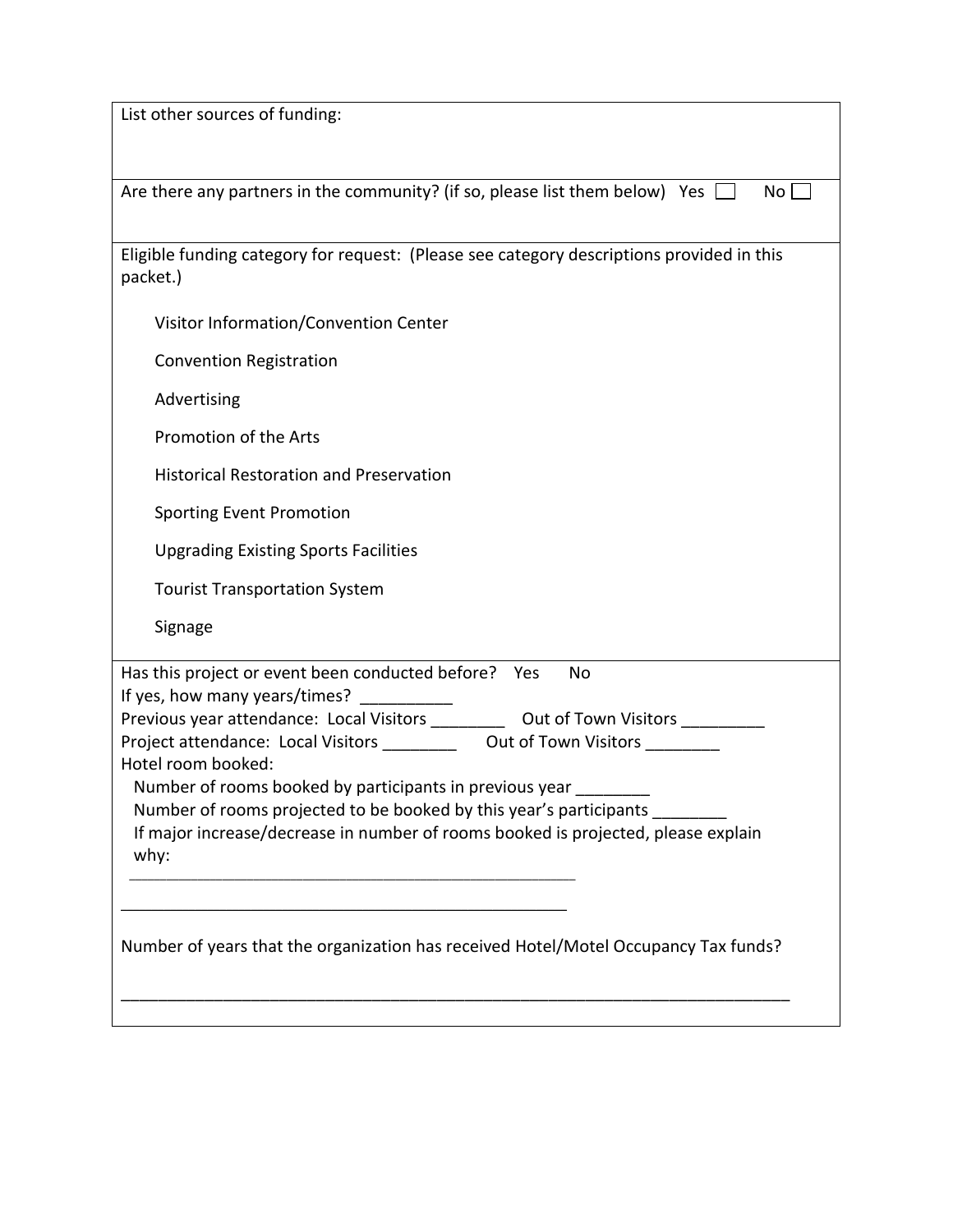| What outside marketing is going to be conducted and how will it be effective? Please be |  |
|-----------------------------------------------------------------------------------------|--|
| as detailed as possible.                                                                |  |

How does the project/event contribute to Wills Point?

I have read and agree to comply with the terms outlined in the Hotel/Motel Occupancy Tax funding guidelines stated in this packet.

I certify that the information contained in this applications is correct to the best of my knowledge and that I am authorized to make this application on behalf of the organization herein described for the purpose of receiving City of Wills Point Hotel/Motel Occupancy Tax funds.

| Date: |  |
|-------|--|
|       |  |

| Signature: |  |
|------------|--|
|            |  |

| <b>Printed Name and Title:</b> |  |
|--------------------------------|--|
|                                |  |

Attachments:

 $\Box$  List of current board of directors and officers (if applicable)